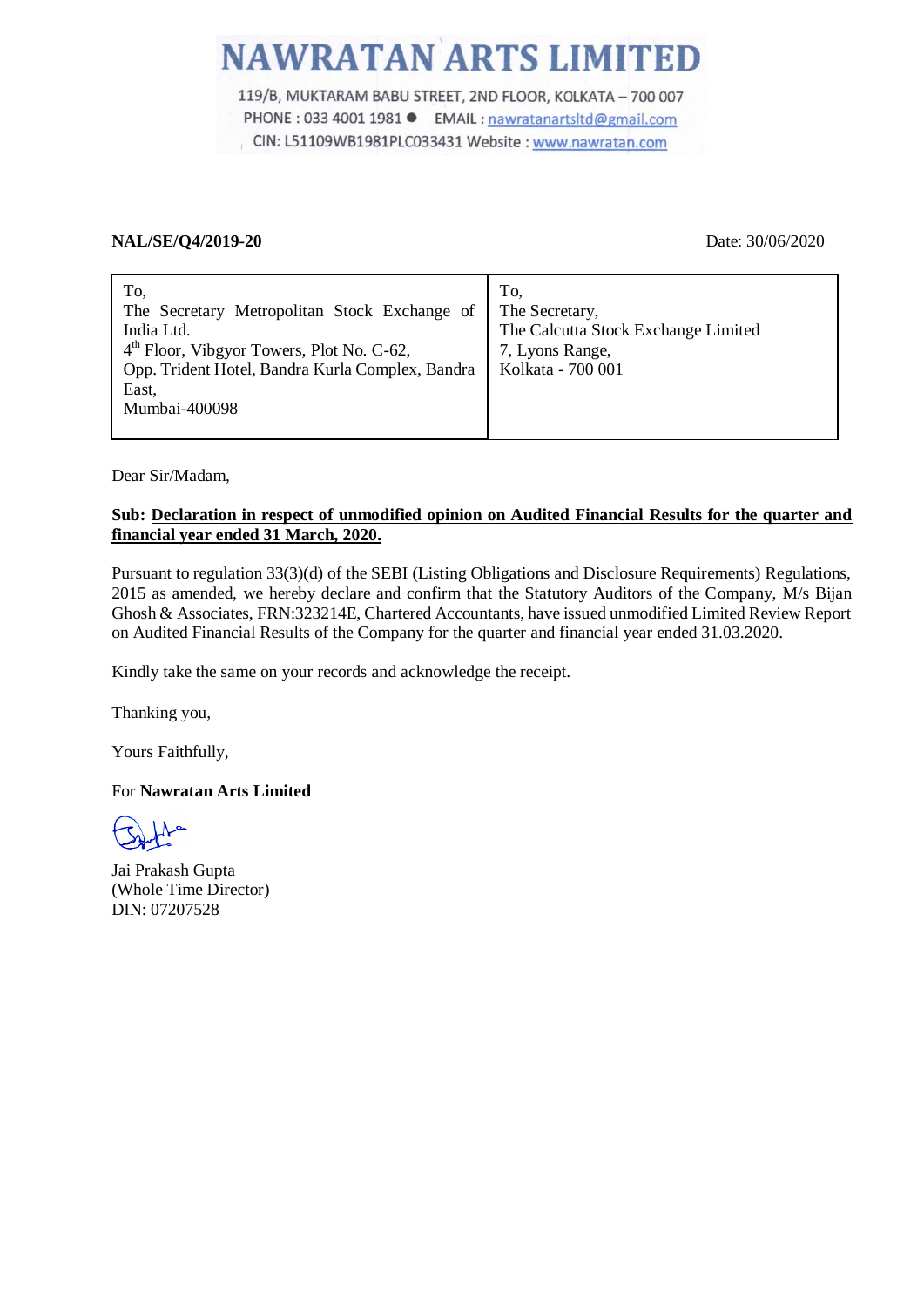119/B, MUKTARAM BABU STREET, 2ND FLOOR, KOLKATA - 700 007 PHONE : 033 4001 1981 ● EMAIL : nawratanartsltd@gmail.com CIN: L51109WB1981PLC033431 Website: www.nawratan.com

#### **NAL/SE/Q4/2019-20** Date: 30/06/2020

| To,                                                   | To.                                 |
|-------------------------------------------------------|-------------------------------------|
| The Secretary Metropolitan Stock Exchange of          | The Secretary,                      |
| India Ltd.                                            | The Calcutta Stock Exchange Limited |
| 4 <sup>th</sup> Floor, Vibgyor Towers, Plot No. C-62, | 7, Lyons Range,                     |
| Opp. Trident Hotel, Bandra Kurla Complex, Bandra      | Kolkata - 700 001                   |
| East.                                                 |                                     |
| Mumbai-400098                                         |                                     |
|                                                       |                                     |

Dear Sir/Madam,

#### **Sub : Board Meeting held on 30.06.2020 Audited Financial Results for the quarter and financial year ended 31st March 2020 under Regulation 30 & 33 of the SEBI (Listing Obligations and Disclosure Requirements) Regulations, 2015 (Listing Regulations).**

In compliance with **Regulation 30 & 33 of the SEBI Listing Regulations**, we wish to inform that the Board of Directors in their meeting on June 30, 2020, have inter – alia, were noted, considered and approved the following:

- a) The Audited Financial Results as per Indian Accounting Standards. In this regard, please find enclosed herewith the certified true copy of the Audited Financial Results for the Quarter and financial year ended 31.03.2020 along with the Audit Report and Declaration by theDirector.
- b) Appointment of **Mr. Gajendra Pandey (DIN: 03533928**) as an Additional Director of the Company in the category of 'Executive, Whole time Director of the Company with effect from June 30, 2020, subject to the approval of Shareholders of the Company at its next Annual General Meeting and
- c) Appointment of **Mr. Sintu Kumar (DIN: 08762706)** as an Additional Director of the Company in the category of 'Non-executive, Independent has been appointed for a period of 5 years with effect from June 30, 2020, subject to the approval of Shareholders of the Company at its next Annual General Meeting.

In compliance with SEBI Order dated June 14, 2018 to the Stock Exchanges and further *SEBI Circular No. LIST/COMP/14/2018-19 dated June 20, 2018*, this is to confirm that Mr. Gajendra Pandey and Mr. Sintu Kumar have not been debarred from holding the office of director by virtue of any SEBI order or any other such authority and they are in no way related to any of the directors and / or any Key Managerial Personnel of the Company.

Moreover as per the requirement under **Regulation 30** of the *SEBI (Listing Obligation and Disclosure Requirements) Regulation, 2015 read with SEBI Circular No. CIR/CFD/CMD/4/2015* dated 9th September, 2015, we hereby state that both Mr. Gajendra Pandey and Mr. Sintu Kumar possess exceptional organization and communication skills with the drive to exceed expectations on every assignment. They have an exceptional capability towards Sales Processes & Operational Efficiency.

The Board Meeting commenced at 2.30 P.M. and concluded at 3.30 P.M. Kindly

take the same on your records and acknowledge the receipt.

Thanking you, Yours Faithfully, For **Nawratan Arts Limited**

Jai Prakash Gupta (Whole Time Director) DIN: 07207528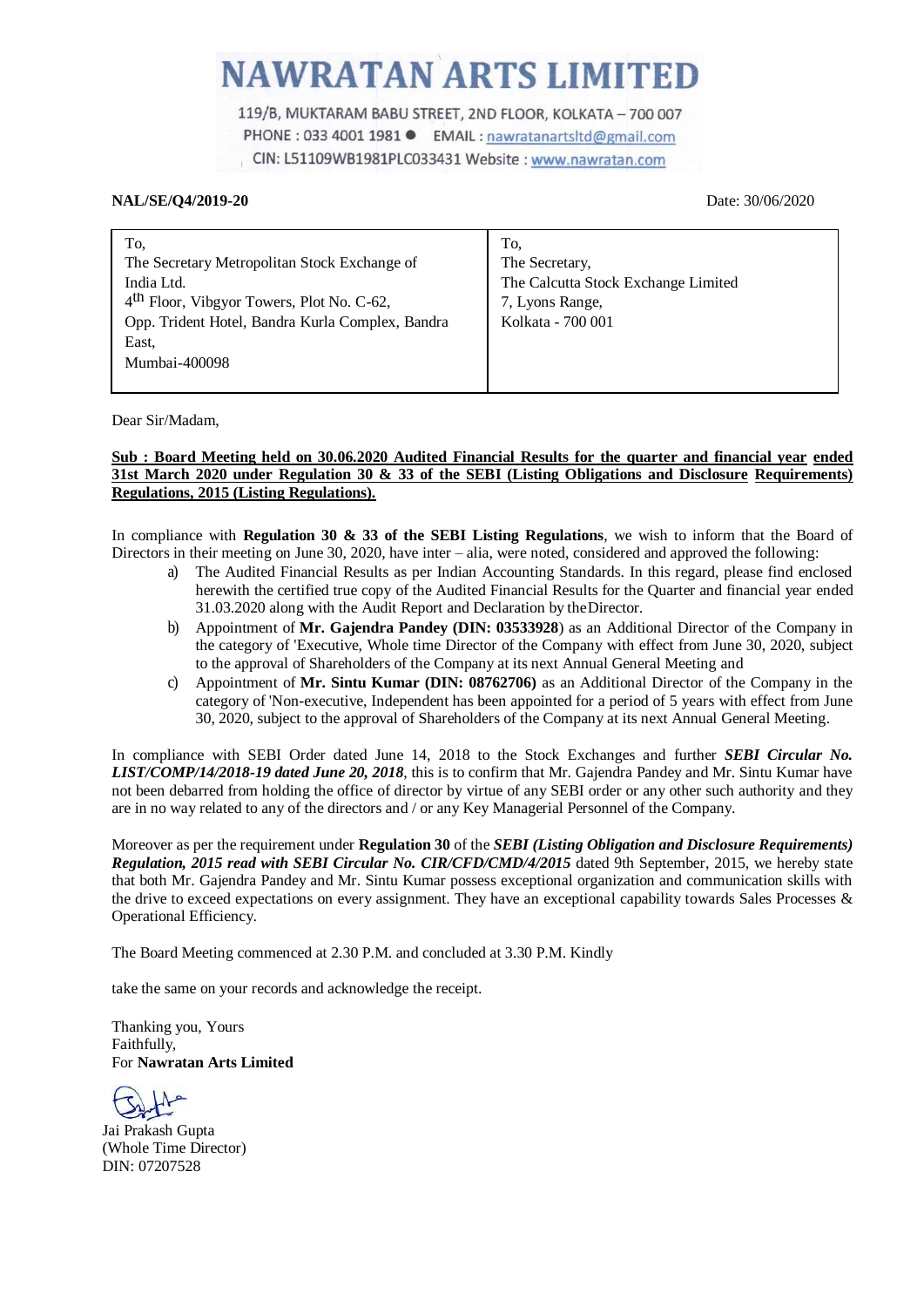**BIJAN GHOSH & ASSOCIATES** Chartered Accountant C-16. Green Park P. Majumder Road, Kolkata-700078 Phone: 2484 8879, 6519 6510 Mobile: 93394 40467, 90517 89888 E-mail: bijanghosh1967@vahoo.co.in

#### **Independent Auditor's Report**

To The Members of M/s. Nawratan Arts Limited.

#### **Report on the Standalone Financial Statements**

We have audited the accompanying Statement of Standalone Financial Results of Nawratan Arts Limited" the Company'), for the year ended 31 March, 2020, being submitted by the Company pursuant to the requirement of regulation 33 of the SEBI (Listing Obligations and Disclosure Requirements) Regulations, 2015.

This Statement, which is the responsibility of the Company's Management and has been approved by the Board of Directors, has been compiled from the related Standalone Financial statements which have been prepared in accordance with the Accounting Standards prescribed under Section 133 of the Companies Act, 2013 ("the Act") read with relevant rules issued thereunder and other accounting principles generally accepted in India. Our responsibility is to express an opinion on the Statement based on our audit of such Standalone financial Statements.

We conducted our audit in accordance with the Standards on Auditing issued by the Institute of Chartered Accountants of India. Those Standards require that we comply with ethical requirements and plan and perform the audit to obtain reasonable assurance about whether the Statement is free from material misstatement.

An audit involves performing procedures to obtain audit evidence about the amounts and the disclosures in the Statement. The procedures selected depend on the auditor's judgement, including the assessment of the risks of material misstatement of the Statement, whether due to fraud or error. In making those risk assessments, the auditors considers Internal control relevant to the company's preparation and fair presentation of the statement in order to design audit procedures that are appropriate in the circumstances, but not for the purpose of expressing an opinion on the effectiveness of Company's internal control. An audit also includes evaluating the appropriateness of the accounting policies used and the reasonableness of the accounting estimated made by the Manager the overall presentation of the Statement.

We believe that the audit evidence obtained by us is sufficient and appropriate to provide a basis for our audit opinion.

In our opinion and to the best of our information and according to the explanations given to us the Standalone Financial Statement:

 $\mathbf{1}$ is presented in accordance with the requirement of Regulation 33 of the SEBI (Listing Obligations and Disclosure Requirements) Regulations, 2015 in this regard; and

 $\overline{2}$ give a true and fair view in conformity with the aforesaid Accounting Standards and other accounting principles generally accepted in India of the net profit and other financial information of the company for the year ended 31st March, 2020.

The Statement includes the result for the quarter ended 31<sup>st</sup> March, 2020, being the balancing figure between audited figures in respect of the full financial year ended 31 March, 2020 and the published year to date figures upto the third quarter of the current financial year which were subject to limited review by us.

| For M/s. Bijan Ghosh & Associates<br><b>Chartered Accountants</b>     |  |
|-----------------------------------------------------------------------|--|
| Firm's registration @umber: 323214E                                   |  |
| Kolkata<br>CA. Bijan Ghosh<br>Membership No: 009491<br>Place: Kolkata |  |
| Date: The 30th day of June, 2020                                      |  |
| <b>UDIN: 20009491AAAABO5764</b>                                       |  |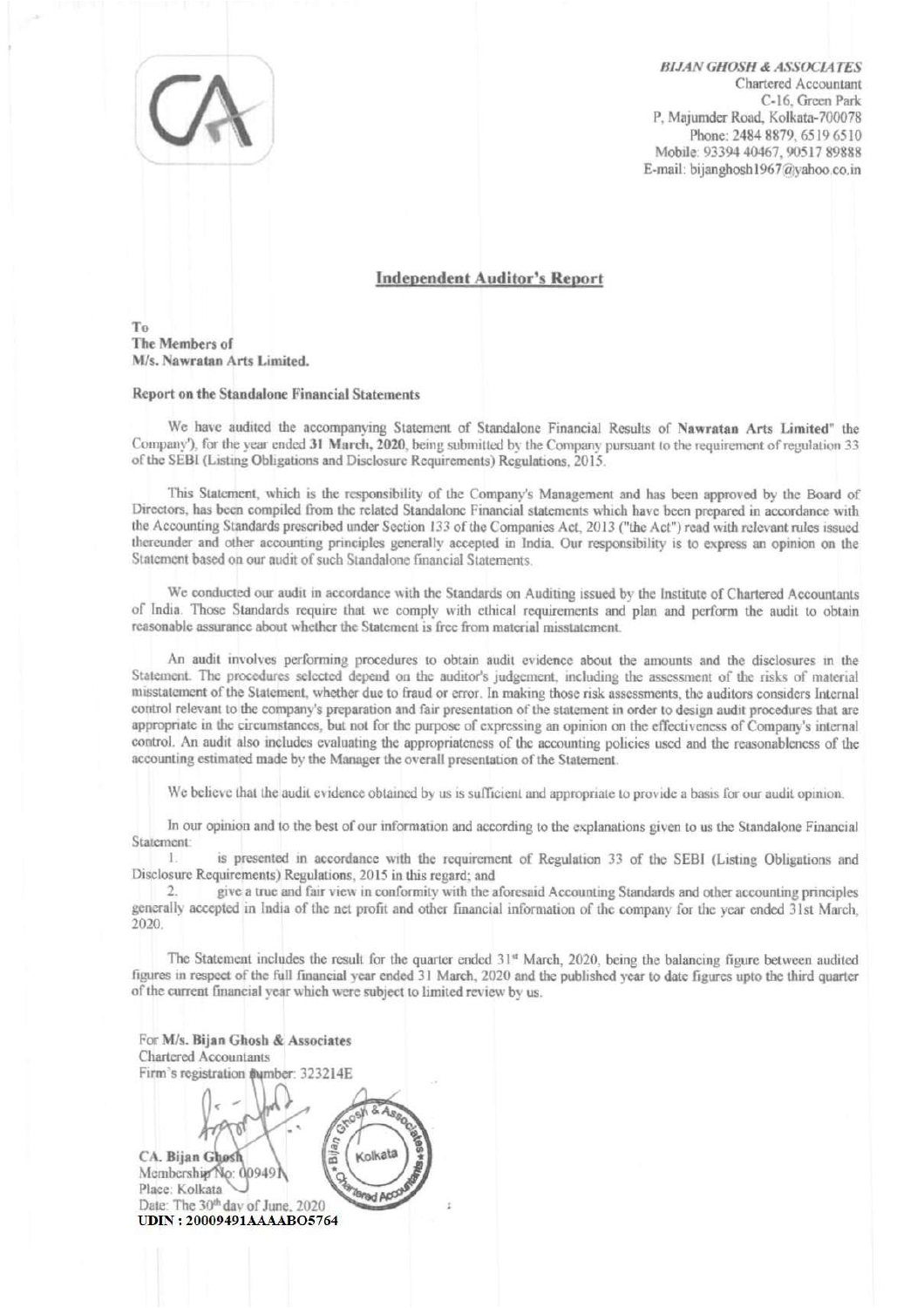119/B, MUKTARAM BABU STREET, 2ND FLOOR, KOLKATA - 700 007 PHONE: 033 4001 1981 ● EMAIL: nawratanartsltd@gmail.com CIN: L51109WB1981PLC033431 Website: www.nawratan.com

|                |                                                                                                                               |                         |                           |                         |                          | (Rs. In Lakhs)           |
|----------------|-------------------------------------------------------------------------------------------------------------------------------|-------------------------|---------------------------|-------------------------|--------------------------|--------------------------|
| Sr.No.         | Particulars                                                                                                                   | Quarter ended           |                           |                         | Year Ended               |                          |
|                |                                                                                                                               | 31.03.2020<br>(Audited) | 31.12.2019<br>(Unaudited) | 31.03.2019<br>(Audited) | 31.03.2020<br>(Audited)  | 31.03.2019<br>(Audited)  |
|                | <b>Income from Operations</b>                                                                                                 |                         |                           |                         |                          |                          |
|                | (a) Net Sales / Income from Operations[net of excise duty]                                                                    | 2.74                    |                           | 14.39                   | 2.74                     | 14.39                    |
|                | (b) Other Income                                                                                                              | (1.92)                  | 0.80                      | u,                      | (0.17)                   |                          |
|                | <b>Total Income</b>                                                                                                           | 0.82                    | 0.80                      | 14.39                   | 2.57                     | 14.39                    |
| $\overline{2}$ | <b>Expenses</b>                                                                                                               |                         |                           |                         |                          |                          |
|                | a.(Increase)decrease in stock in trade and work in progress                                                                   | 1.95                    | $\sim$                    | 10.26                   | 1.95                     | 10.26                    |
|                | b. Purchase of Stock in Trade                                                                                                 | ٠                       | $\frac{1}{2}$             | $\sim$                  | ä,                       |                          |
|                | c. Finance Cost                                                                                                               | $\overline{a}$          |                           |                         |                          | $\overline{\phantom{a}}$ |
|                | d. Employees benefit expenses                                                                                                 | 0.42                    | 0.29                      | 0.90                    | 2.66                     | 3.70                     |
|                | c. Depreciation and amortisation expense                                                                                      |                         |                           |                         |                          |                          |
|                | f. Other expenses                                                                                                             | 1.74                    | 1.33                      | 0.79                    | 4.62                     | 8.71                     |
|                | <b>Total Expenses</b>                                                                                                         | 4.11                    | 1.62                      | 11.95                   | 9.23                     | 22.67                    |
| 3              | Profit / (Loss) before Exceptional items and Tax (2-1)                                                                        | (3.29)                  | (0.82)                    | 2.44                    | (6.66)                   | (8.28)                   |
| 4              | Exceptional items                                                                                                             |                         |                           |                         |                          |                          |
| 5              | Profit / (Loss) before tax (3-4)                                                                                              | (3.29)                  | (0.82)                    | 2.44                    | (6.66)                   | (8.28)                   |
| 6              | Tax Expenses                                                                                                                  | $\sim$                  |                           | ×.                      |                          |                          |
| 7              | Profit (Loss) for the period (5-6)                                                                                            | (3.29)                  | (0.82)                    | 2.44                    | (6.66)                   | (8.28)                   |
| 8              | Other Comprehensive Income                                                                                                    |                         |                           |                         |                          |                          |
|                | A (i) Items that will not be reclassified to profit or loss                                                                   | ÷                       | $\sim$                    | $\sim$                  | $\sim$                   | $\omega_{\rm i}$         |
|                | (ii) Income tax relating to items that will not be reclassified<br>to profit or loss                                          | $\omega$                | $\sim$                    | i.                      | ×                        | ÷                        |
|                | Other Comprehensive Income for the poeriod (Net of<br>Tax)                                                                    | $\tilde{\phantom{a}}$   | $\overline{\phantom{a}}$  | ÷                       | $\overline{\phantom{a}}$ | $\;$                     |
| $\overline{9}$ | Total Comprehensive Income for the period<br>(7+8)(Comprising Profit (Loss) and Other<br>Comprehensive Income for the period) | (3.29)                  | (0.82)                    | 2.44                    | (6.66)                   | (8.28)                   |
| 10             | Paid-up enquity share capital (Face Value of Rs.10/-)                                                                         | 110.00                  | 110.00                    | 110.00                  | 110.00                   | 110.00                   |
| 11             | Other Equity as per Balance Sheet                                                                                             | 917.71                  | 917.71                    | 917.71                  | 917.71                   | (911.46)                 |
|                | EPS (before Extraordinary items) of Rs.10/- each [Not<br>Annualised]                                                          | ÷                       |                           |                         |                          |                          |
|                | (a) Basic                                                                                                                     | (0.30)                  | (0.07)                    | 0.22                    | (0.61)                   | (0.75)                   |
|                | (b) Diluted                                                                                                                   | (0.30)                  | (0.07)                    | 0.22                    | (0.61)                   | (0.75)                   |

Notes:

1 The above Financal Results were reviewed and recommended by the Audit Committee and approved by the Board of Directors at their meeting held on 30th June, 2020.

2 The Statutory Auditors of the company have carried out a limited review of the result for the quarter ended 31st March, 2020. However, the management has exercised nesesary due diligence to ensure that the standalone fin

3 The figures for the provious periods / year are re-classified / re-arranged / re-grouped, wherever necessary, to confirm current period classification.

4 The segment wise details are not applicable to the company as the company has no segment

5 This result and Limited Review Report is avilable on company Website www.nawratan.com.

6 Investor Complaint for the Quarter Ended 31/03/2020. Opening 0, Received 0. Resolved 0, Closing 0.

Bijan Ghosh & Associates **Chartered Accountants** S.A. FRN: 323214 Kolkata **BIJAN GHOSH** (Preprietor) **Bd App** MN: 009491 **UDIN: 20009491AAAABO5764** 

For Nawratan Arts Ltd. rt

Jai Prakash Gupta Director DIN: 07207528

Place: Kolkata Date: 30.06.2020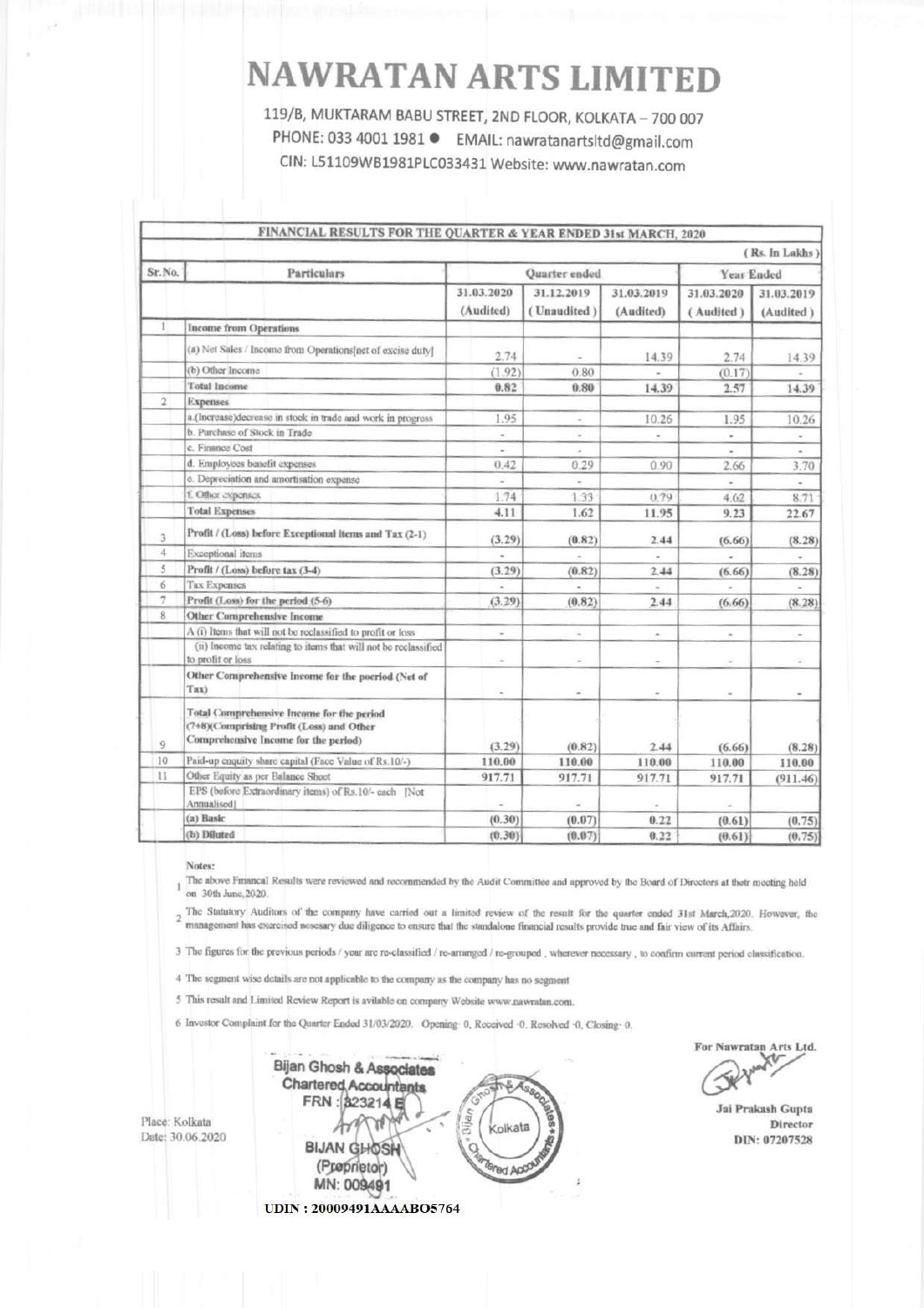119/B, MUKTARAM BABU STREET, 2ND FLOOR, KOLKATA - 700 007 PHONE: 033 4001 1981 ● EMAIL: nawratanartsltd@gmail.com

CIN: L51109WB1981PLC033431 Website : www.nawratan.com

|                | Statement of Assets & Liabilities as at 31st March, 2020        |                           |                                                                                     |
|----------------|-----------------------------------------------------------------|---------------------------|-------------------------------------------------------------------------------------|
|                | <b>PARTICULARS</b>                                              | As at<br>31st March, 2020 | As at<br>31st March, 2019                                                           |
|                |                                                                 | Audited                   | <b>Audited</b>                                                                      |
|                | <b>ASSETS</b>                                                   |                           |                                                                                     |
| 1              | <b>Non Current Assets</b>                                       |                           |                                                                                     |
|                | (a) Property, Plant & equipment                                 |                           |                                                                                     |
|                | (b) Capital work in Progress                                    |                           |                                                                                     |
|                | (C) Other Intangible Assets                                     |                           |                                                                                     |
|                | (d) Intangible Assets under Development                         |                           |                                                                                     |
|                | (e) Financial assets                                            |                           |                                                                                     |
|                | (i) Investments                                                 | 166.48                    |                                                                                     |
|                | $(ii)$ Loans                                                    |                           | 175.71                                                                              |
|                | (f) Deferred Tax Assets (Net)                                   | 2.44                      | 2.44                                                                                |
|                |                                                                 |                           |                                                                                     |
|                | (g) Other non-current assets                                    |                           |                                                                                     |
|                | <b>Sub-total Non Current Assets</b>                             | 168.92                    | 178.15                                                                              |
| $\overline{2}$ | <b>Current Assets</b>                                           |                           |                                                                                     |
|                | (a) Inventories                                                 | 3.72                      | 5.67                                                                                |
|                | (b)Financial Assets                                             |                           |                                                                                     |
|                | (i) Investments                                                 |                           |                                                                                     |
|                | (ii) Trade Receivables                                          | 16.97                     | 14.39                                                                               |
|                | (iii) Cash & Cash Equivalents                                   | 2.53                      | 2.84                                                                                |
|                | (iv) Bank Balances ither than (iii) above                       |                           |                                                                                     |
|                | $(v)$ Loans                                                     | 2.42                      |                                                                                     |
|                | (vi) Other financial assets                                     | 0.82                      |                                                                                     |
|                | (c) Other current assets                                        |                           | 0.81                                                                                |
|                |                                                                 |                           |                                                                                     |
|                | <b>Sub Total of Current Assets</b>                              | 26.46                     | 23.72                                                                               |
|                | <b>TOTAL ASSETS</b>                                             | 195.38                    | 201.87                                                                              |
|                | <b>EQUITY AND LIABILITIES</b>                                   |                           |                                                                                     |
| I              | Equity                                                          |                           |                                                                                     |
|                | (a) Equity Share Capital                                        | 110.00                    | 110.00                                                                              |
|                | (b) Other Equity                                                | 51.11                     | 57.77                                                                               |
|                | <b>Total Equity</b>                                             | 161.11                    | 167.77                                                                              |
|                |                                                                 |                           |                                                                                     |
| $\mathfrak{p}$ | <b>Liabilities</b>                                              |                           |                                                                                     |
|                | <b>Non-current liabilities</b>                                  |                           |                                                                                     |
|                | (a) Financial Liabilities                                       |                           |                                                                                     |
|                | (i) Borrowings                                                  |                           |                                                                                     |
|                | (ii) Other financial liabilities                                |                           |                                                                                     |
|                | (b) Deferred Tax Liabilities (net)                              | 33.63                     | 33.63                                                                               |
|                | (c) Provisions                                                  |                           |                                                                                     |
|                | (d) Other non current liabilities                               |                           |                                                                                     |
|                |                                                                 |                           |                                                                                     |
|                | Sub-total Non current liabilities                               | 33.63                     | 33.63                                                                               |
|                | <b>Current Liabilities</b>                                      |                           |                                                                                     |
|                | (a) Financial Liabilities                                       |                           |                                                                                     |
|                |                                                                 |                           |                                                                                     |
|                | (i) Borrowings                                                  |                           |                                                                                     |
|                | (ii) Trade Payables                                             | 0.20                      |                                                                                     |
|                | (iii) Other financial liabilities                               |                           |                                                                                     |
|                | (b) Provisions                                                  |                           |                                                                                     |
|                |                                                                 | 0.44                      |                                                                                     |
|                | (c) Other Current Liabilities                                   | 0.64                      |                                                                                     |
|                | <b>Sub Total Of Currebt Liabilities</b>                         |                           |                                                                                     |
|                | <b>TOTAL EQUITY AND LIABILITIES</b><br>Bijan Ghosh & Associates | 195.38                    |                                                                                     |
|                | Chartered Accountants                                           |                           |                                                                                     |
|                | FRN 323214                                                      |                           |                                                                                     |
|                |                                                                 | Kolkata                   |                                                                                     |
|                | <b>Pelici</b><br>Place: Kolkata                                 | Associated                | 0.47<br>0.47<br>201.87<br>For Nawratan Arts Limited<br>Jaiprakash Gupta<br>Director |
|                | <b>BIJAN GHOSH</b><br>Date:30.06.2020<br>(Proprietor)           | Torad AO                  | DIN: 07207528                                                                       |